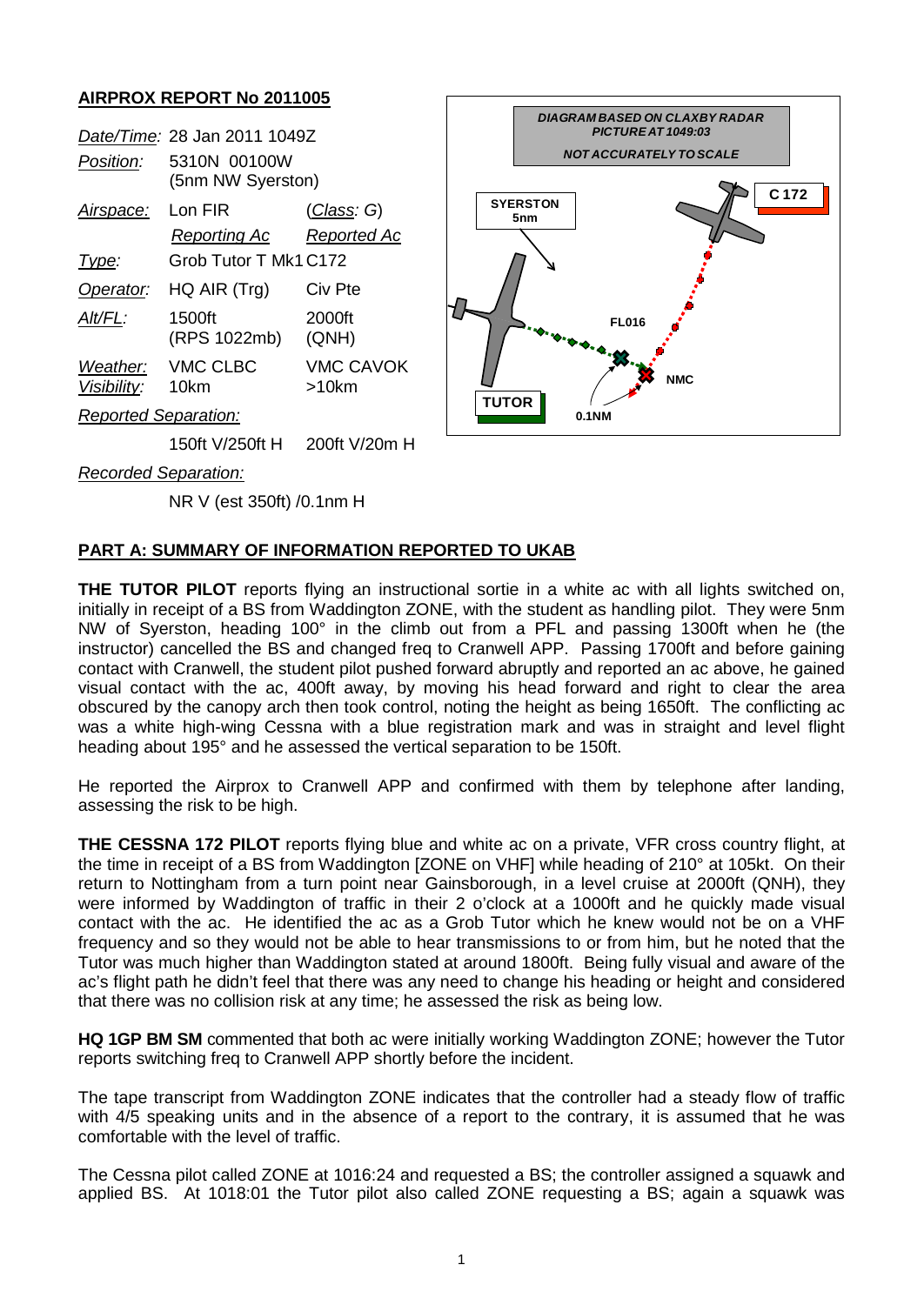issued and a BS applied. ZONE passed unrelated TI to both ac well before the incident indicating that when workload permitted, regardless of the service being provided, he was passing TI to BS ac in a busy portion of airspace. The controller continued to pass information to other ac, including TI and airfield information, until at 1048:05, when the Tutor reported complete and was instructed to squawk 7000. At 1048:28 the tape transcript shows that TI was passed to the C172 pilot on an ac at 12 o'clock half a mile crossing right to left indicating 1600ft. At that point on the radar recording shows the Tutor in the C172's 2 o'clock, indicating 1300 ft climbing; when the Tutor was passing 1600ft it was still in the C172's 2 o'clock. When the Tutor was about half a mile from the C172 in its 12-1 o'clock the C172 turns right towards it.

It is thought that there is a small discrepancy between the radar recording timings and the tape transcript clock. Taking this into account, although is not required under the provision of a BS, the TI was accurate enough to achieve the controllers intent, which was to warn the pilot and provide sufficient information to enable him to resolve the confliction; in the event it enabled the C172 pilot to gain visual contact with the Tutor.

It is clear from the controller's action prior to and during the incident that he was discharging his duties as mandated in busy of airspace and was routinely passing TI to ac operating under a BS, under the duty of care principle. The turn by the C172, which was not prompted by the controller, reduced the horizontal distance between the ac. At that point the Tutor had changed squawk to 7000 and in the process of changing frequency to Cranwell APP.

Although the constant calling of TI to BS ac can cause confusion, there remains a duty of care to which controller must apply their judgement (the regulation is far from clear in this respect).

UKAB Note (1): The recording of the Claxby radar shows the incident. In the lead up to the CPA the Tutor changes squawk to 7000 at 1048:32 in the climb through FL014 to level briefly at FL016 at 1048:54 while tracking 100° towards the C172. The C172 is squawking 3603 but does not display any Mode C data as it tracks initially 195° before turning right onto 210°. It passes from left to right, on a line of constant bearing, 0.2nm (185m) ahead of and above, the Tutor which is still at FL016. Assuming that the C172 was at 2000ft amsl, as the pilot reported, the vertical separation would have been 350ft.

**HQ AIR (TRG)** comments that the student saw the Cessna later than ideal but took positive action to avoid it in height. The limitations of fixed cockpit structures on the lookout scan are well understood and require positive head movements to clear the whole horizon; however, this is known about and taught. This incident serves as a timely reminder of the problem. It is disappointing that the Cessna, visual from such a long distance, did not take any action to alter course other than to turn further into confliction. Had the Tutor not manoeuvred at a late stage, the vertical separation would have been considerably less. In effect, the Tutor, with the right of way, was forced to take avoiding action as the Cessna, despite being content that there was no collision risk, crossed sufficiently close in front of the Tutor to cause concern. The resultant CPA was around 500ft.

## **PART B: SUMMARY OF THE BOARD'S DISCUSSIONS**

Information available included reports from the pilots of both ac, transcripts of the relevant RT frequencies, radar recordings, reports from the air traffic controller involved and reports from the appropriate ATC and operating authorities.

The Board noted that both ac were operating legitimately under VFR in Class G airspace under the 'see and avoid' principle and both were in receipt of BS where ATC is not obligated to provide TI. In the event however, Waddington Zone, having the capacity to do so, did provide TI to the C172 and this drew the pilot's attention to the Tutor as it climbed up from its PFL. Members observed that, although under no obligation to do so, it would have assisted the C172 pilot's visual acquisition of the Tutor if the controller had added that it was climbing. It was not clear to Members whether the C172 pilot had, as implied in his report, seen the Tutor before the TI was passed or whether his acquisition was a result of the TI; in any case the pilot considered there to be no risk of collision. The Tutor